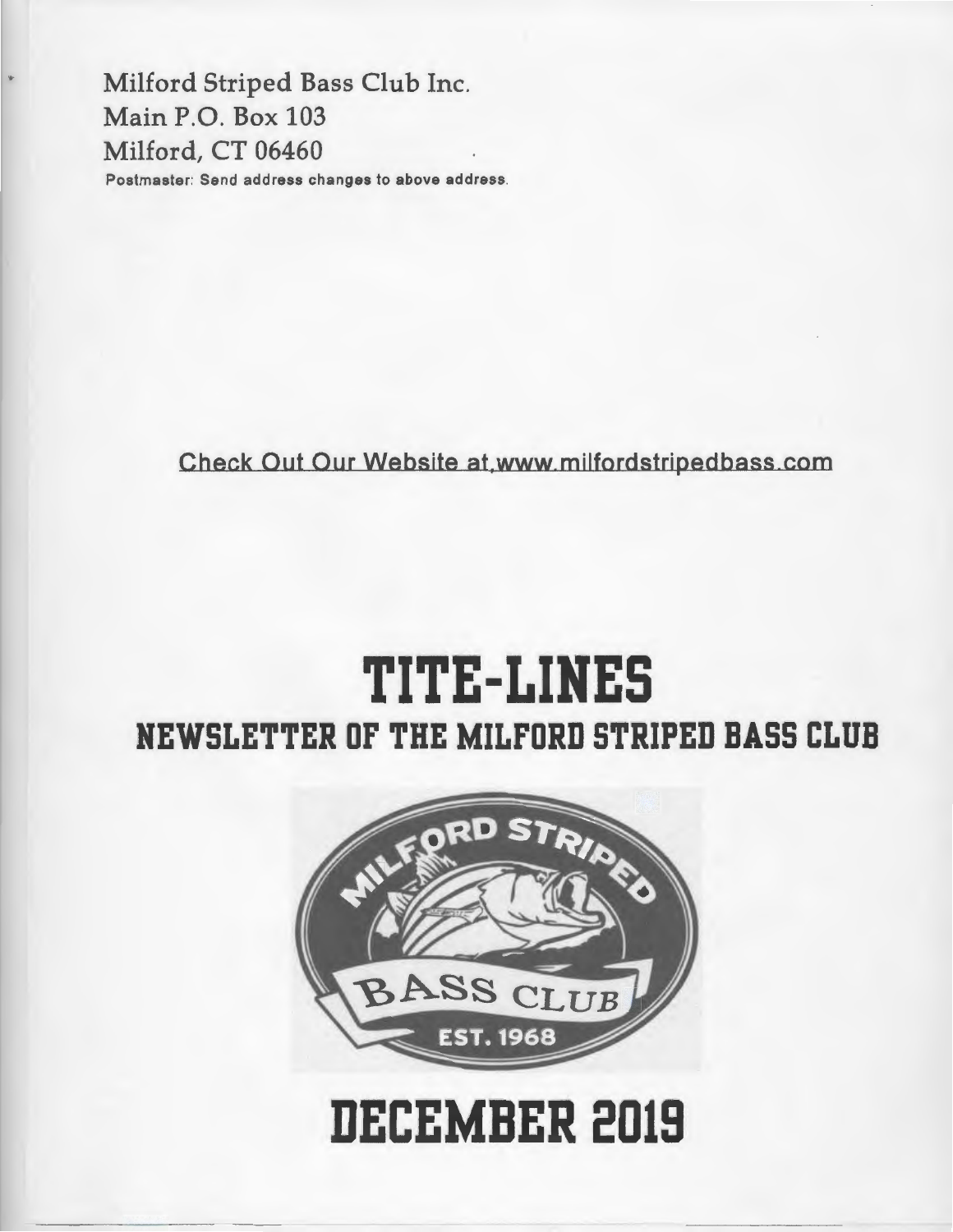#### General Meeting

This month's general meeting will be held at 7:30 PM, December 11th, 2019 at the American Legion Hall, Merwin Ave., Woodmont. CT.

The MSBC TITE-LINES Published 11 times a year by the Milford Striped Bass Club. P.O. Box 103, Milford, CT 06460 All communications concerning The MSBC TITE-LINES should be addressed to: The MSBC TITE-LINES P.O. Box 103, Milford, CT 06460 Responsibility for contents of articles, papers, abstracts, etc. published herein rests entirely on the authors, not on the editor. Postmaster: Send Address change to the MSBC TITE-LINES, c/o MEMBERSHIP, P.O. Box 103, Milford, CT 06460 CLUB OFFICERS FOR 2013

Prealdent... ... Jim Pritchard 1at VP ...... Rob Jadach 2ndVP... ... ... Fred Chyssikos Treasurer....Johnny Belinda Recording Secretary..Lynn Pritchard Corresponding Secretary and Tite-Lines Editor, Harry Novak Photographer.......Vic Yanosy Fiah Committee ... Paul Gluhanich, Ted Grlangoa Trout Derby ........ Shawn and Jen Lalond Elected Board Members... John Nangle, Jack Wallace, and Miguel Morales lnterclub ... Grahm Lapham, Mike LaPuglla

It's Your Newsletter! Remember to give Harry Novak a call if you have something to put in the "Tite-Lines". 203-261-4361 or harryn321 @charter. net I am trying to get the news letter out via e-mail and would like to get your current e-mail addresses .

#### Upcoming Events

1. MSBC General Meeting, December 11th, 2019, 7:30 PM at the American Legion Hall, Merwin Ave. Woodmont Ct.

Bring an unwraped toy for Toys For Tots

Pizza

Board Member Elections will be held. 25 Smith Avenue



Salmon & Halibut Fishing in Southeast Alaska

PO Box 662, Douglas, MA 01516 PO Box 1669, Petersburg. AK 99833 call Us@ 1-800-352-4522 Email: frank@islandpointlodge.com





Niantic, CT 06357 Phone: (860) 739-7419 Fax: (860) 739-9208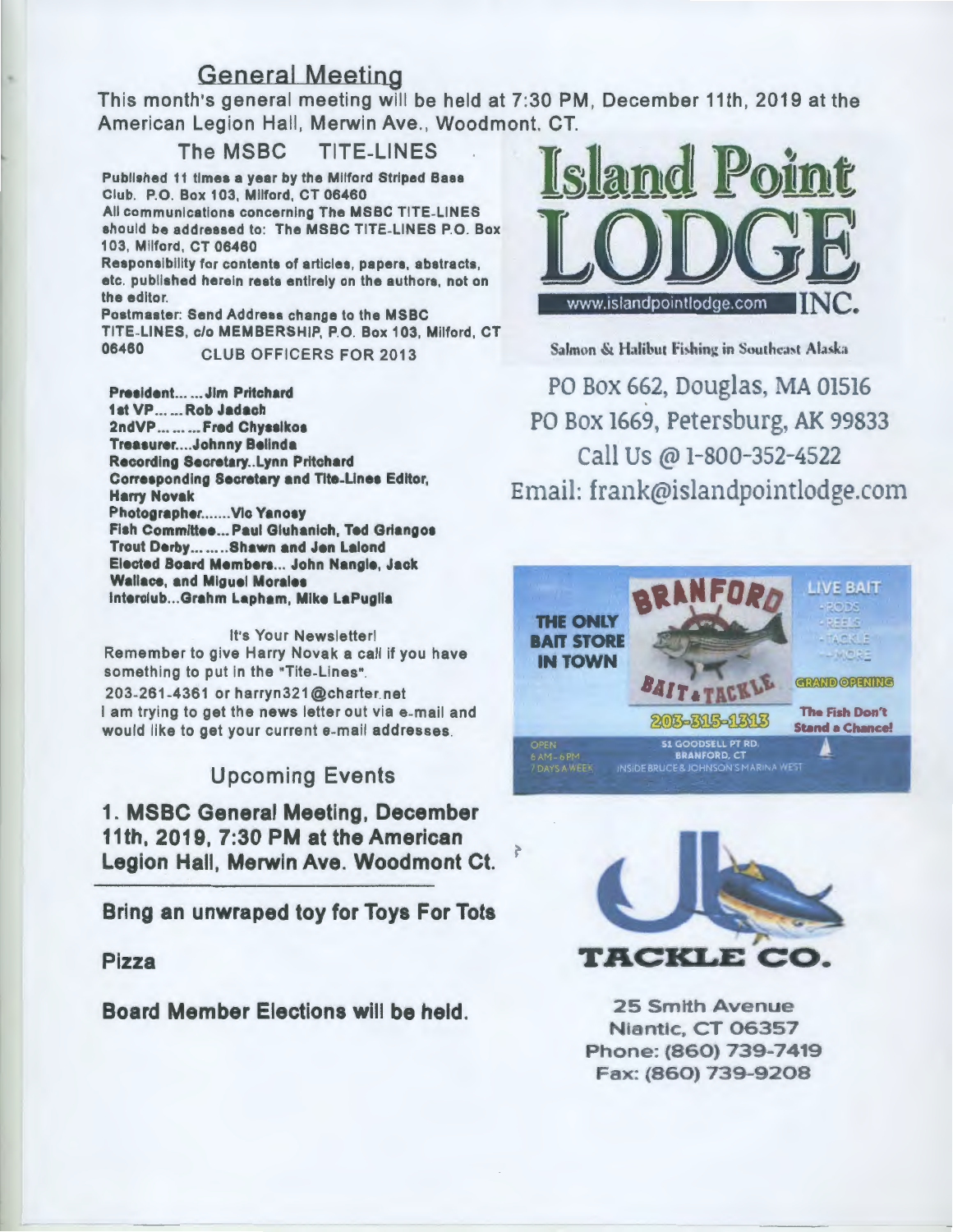### President's Letter

Happy Holidays to everyone! I hope you all enjoyed your Thanksgiving. Christmas is just around the corner. As always at our December meeting we will be doing pizza! Also please bring an unwrapped gift for Toys for Tots. Our December meeting is an important one to attend. We will be being electing our new Board. As you all know I am stepping down this year. It has been an honor and a pleasure to serve as president over the last 5 years. I will still be serving on the board in a different capacity. I look forward to working with the new board and I think things are going to be exciting this coming year.

For those of you that may have missed the e-mail, sadly our lifetime member Mike Kapareiko has passed. He contributed so much to the club through out the years, he will be greatly missed.

We will also be getting the details on our annual awards banquet and I believe we will have tickets for the lnterclub banquet available. It's going to be a very busy night, but it will be great to see everyone, review the past year and gear up for our new year. As the club moves forward it is important that we all stick together and push it to another level. We are one of the only clubs that has held its ground for so many years, and it's all because of you guys! We have the best group of people any club could ask for! The meeting is on December 11th at 7:30. I know it's a busy time of year for everyone but if you can, please attend. I Look forward to seeing you all. Thank you all for your membership and friendship! Happy Holidays!

Fish On!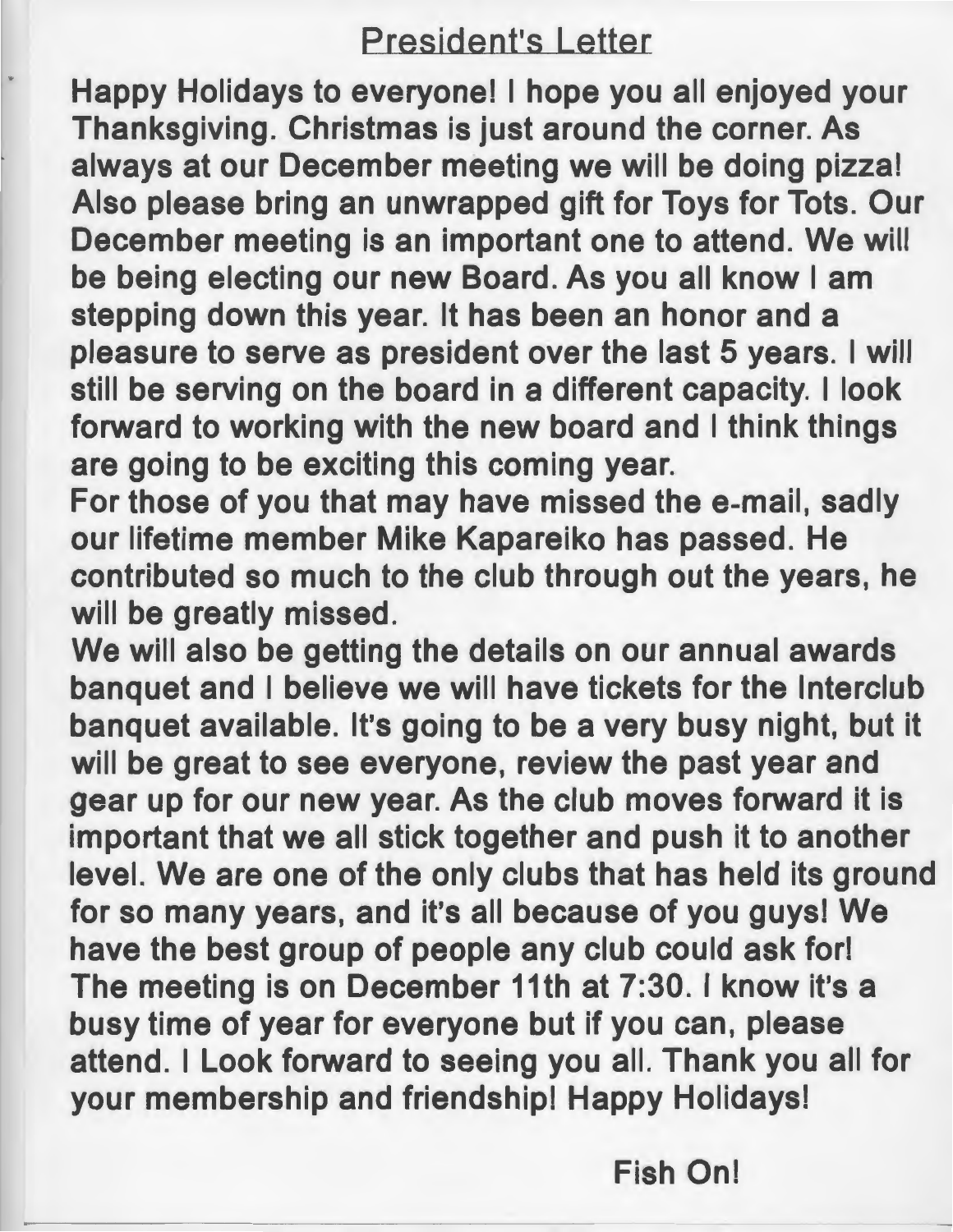

**Black Hawk II PO Box 46** Niantic, CT 06357

860-448-3662 \*\*\*\*

800-382-2824

BlackHawkFishing@gmail.com



**SALT & FRESHWATER FISHING SUPPLIES** RODS . REELS . BAIT . TACKLE . ICE . LINE



SCHENWING WEBCESCH BUSINESS CARS BANNERS

www.byobprintanddesign.com



#### 354 New Haven Ave Unit #5

**Victor Yanosy** Realtor C. 203 520.5690 0.203,261,0028 F 203 462 0617 victor yanosy araveis comvictoryanosy.raveis.com 945 White Plains Road Trumbull | CT 06611

ĮЛ

F

 $CHP$ Certified Homeownership Profession:



**RAVEIS COM** 



Dulin Automotive, Inc. **79 Bridgeport Ave** Milford, CT 06460 203-877-8114